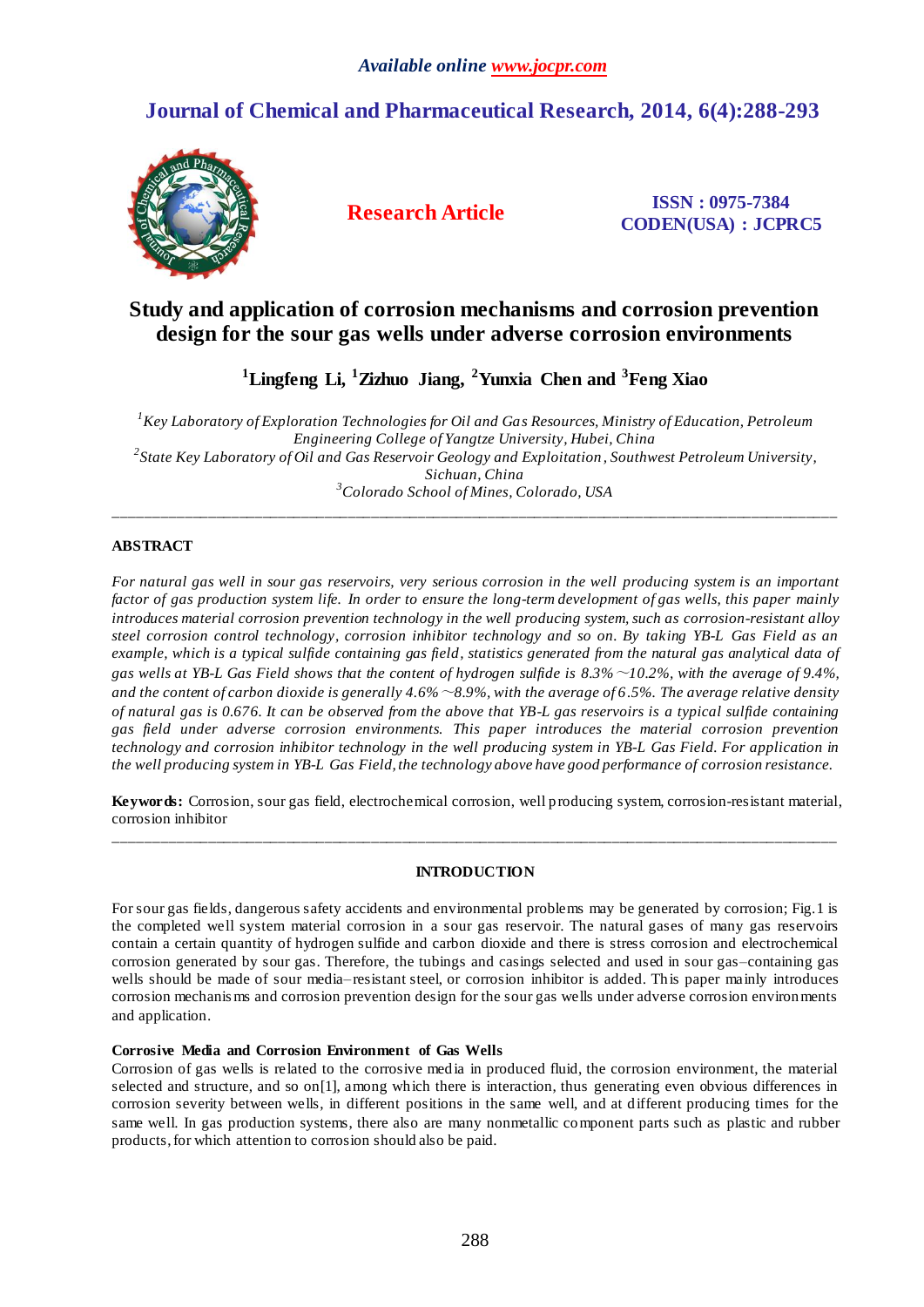### **Corrosive Media of Gas Wells**

1. Corrosive components in dynamically produced fluid include: a. Carbon dioxide; b. Hydrogen sulfide, elemental sulfur, organic sulfur, and so on; c. Formation water with high-concentration chloride ions, water injected during water flooding, and condensate water in a gas well; d. Oxygen or other acidic materials that enter the well during well construction and down hole operations (such as acidizing); e. Sulfate, sulfate reducing bacteria and carbonate. 2. Corrosive components that are injected include:

*\_\_\_\_\_\_\_\_\_\_\_\_\_\_\_\_\_\_\_\_\_\_\_\_\_\_\_\_\_\_\_\_\_\_\_\_\_\_\_\_\_\_\_\_\_\_\_\_\_\_\_\_\_\_\_\_\_\_\_\_\_\_\_\_\_\_\_\_\_\_\_\_\_\_\_\_\_\_*

a. Spent acid during acidizing, polymer injected for enhancing recovery factor, carbon dioxide reinjected during enhanced oil recovery, and so on; b. Carbon dioxide injected into condensate gas reservoir and carbon dioxide reinjected during gas recycling; c. High-temperature steam injected during thermal production.

3. Corrosive components in non-productive formations include: a. Acidic gases.  $H_2S$ ,  $CO_2$ , and Ht; b. Dissolved oxygen gas; c. Salt ions; d. Bacteria. Sulfate-reducing bacteria, oxyphilous bacteria, and so on; e. Interzonal crossflow due to poor cement job quality or improper downhole operation.

#### **Corrosion Environment of Gas Wells**

The corrosion environment of oil and gas wells includes the pressures, temperatures, flow regimes, and flow fields in various positions[2,3]. These factors may cause a change of the phase state of the system. The change process is accompanied by the dissolution and escape of gas, the disrupture of bubbles, and so on. Shear and cavitation may be generated on the flow passage wall. Corrosion may be aggravated under the action of combined mechanical force and electrochemical corrosion. The changes of flow passage diameter and flow direction may also generate changes of pressure, temperature, flow regime, and flow field; thus, corrosion may be aggravated. During oil and gas well production, the contents of corrosive components are changeable. With the prolongation of the production period, the content of formation water will increase and the content of H2S may also increase. Contact or connection between different materials may generate an electric potential difference. Some formations or intervals may generate an electric potential difference with casing. Electric potential difference is an important component part of the oil and gas well corrosion environment.

The stress state and stress level of structural members (such as tubing, casing and wellhead assembly) are important in the corrosion environment.

#### **Corrosion Mechanism**

The deterioration or failure by chemical or electrochemical action generated between metal and its environmental media is known as metallic corrosion[4,5]. The mechanis ms or types of corrosion during oil and gas well production include: 1. Electrochemical corrosion; 2. Chemical corrosion; 3. Environment-assisted fracture and stress corrosion; 4. Flow- and phase change–induced corrosion.

## **Electrochemical Corrosion**

Tubing, casing, and equipment made of steel are good electric conductors. Various salts or CO2 and H2S, and so on, are dissolved in the water that oil and gas well fluid produced contains. When steel contacts the aforementioned media, the protective metal-oxide film that has been formed in air may be dissolved in an electrolyte solution. When metal is exposed, the metal as a good electric conductor and the solution as a good ionic conductor form a return circuit. Ferrous ions with positive charges tend to dissolve in electrolyte solution and form ferrous salts. Electrons tend to congregate at the metal end and a certain electric potential difference is formed. Electrons flow toward the solution. This is an oxidation reaction process and is known as anodic reaction. The metal end is known as the anodic area. In addition, the electrons that enter solution are bound with hydrogen ion, and hydrogen molecules are formed. This is a reduction reaction process and is known as cathodic reaction. The solution end is known as the cathodic area. In an aerobic environment, hydroxide radicals are formed[6].

Proper selection of the material of tubing is a key problem in corrosion prevention of oil and gas wells. Improper selection of material may not only cause waste, but it may also generate unsafe conditions.

#### **Effect of coexisting hydrogen sulfide and carbon dioxide on corrosion**

Sulfide-containing well production practice indicates that when sulfide-resistant carbon steel or low-alloy steel is selected, electrochemical corrosion (metal thinning and pitting corrosion, and so on) will be predominant in comparison with corrosion due to coexisting  $H_2S$  and  $CO_2$ . Electrochemical corrosion is not fully dependent on the contents and partial pressures of  $H_2S$  and  $CO_2$  due to the interaction of corrosive components and is related to the specific dynamic corrosion environment of each gas reservoir. There may be differences between laboratory evaluation and the on-site situation and greater differences between software prediction and the on -site situation. Software prediction may overestimate corrosion severity.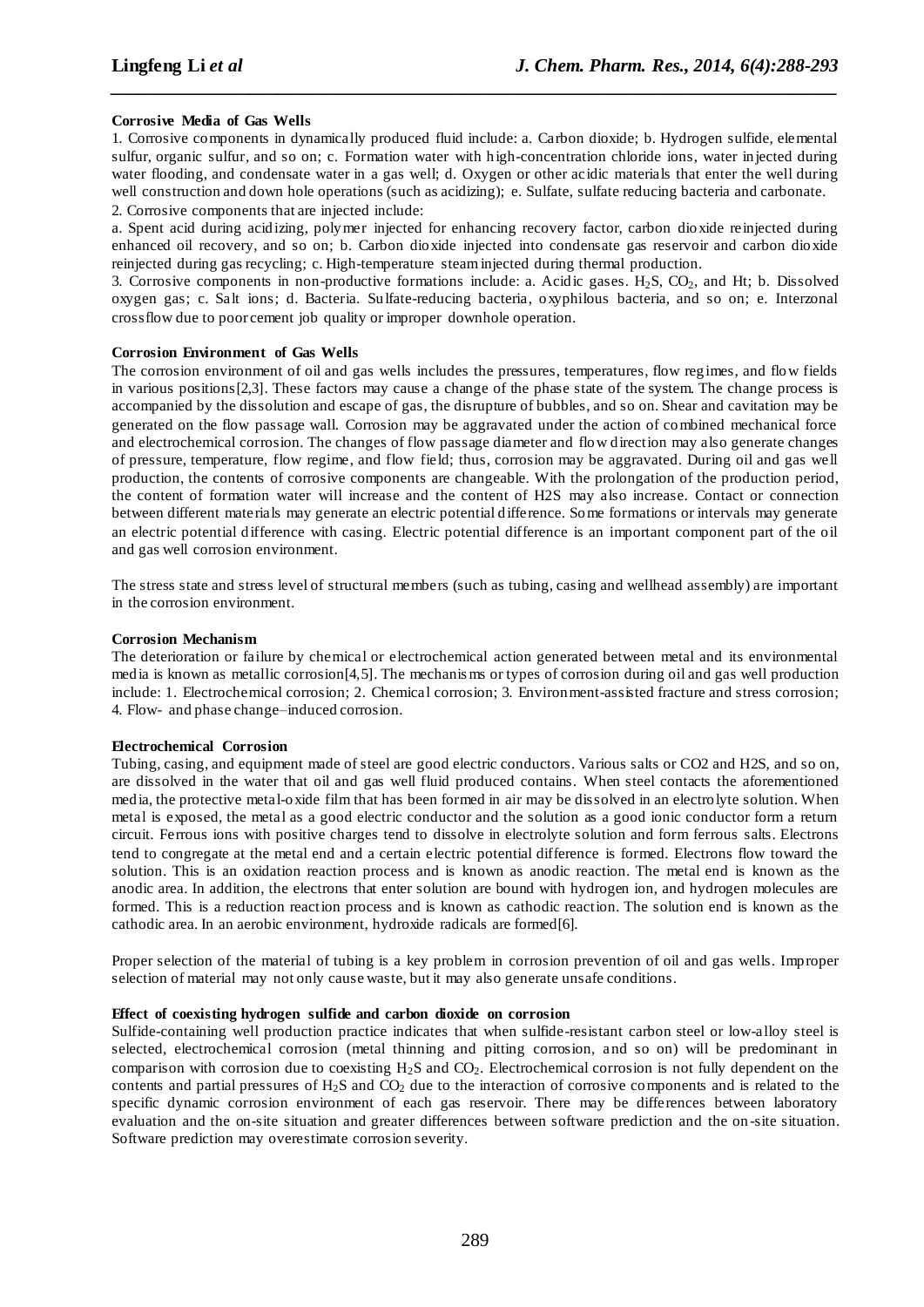The effect of hydrogen sulfide on carbon dioxide corrosion includes two aspects. Hydrogen sulfide may speed up carbon dioxide corrosion due to cathodic reaction and mitigate corrosion due to FeS precipitation. The change is directly related to temperature and hydrogen sulfide content. In general, at low temperature (30℃), a small quantity of hydrogen sulfide (0.2%) may doubly speed up carbon dioxide corrosion, while high hydrogen sulfide content (such as 21.5%) may reduce the corrosion rate. At high temperature, the corrosion rate is lower than that of pure carbon dioxide when hydrogen sulfide content is higher than 2.1%. When temperature is higher than 150 °C, the corrosion rate may not be affected by hydrogen sulfide content. At the same time, low hydrogen sulfide concentration may aggravate corrosion because hydrogen sulfide may directly attend the cathodic reaction, while high hydrogen sulfide concentration may mitigate corrosion because hydrogen sulfide may react with iron to form FeS film. In addition, hydrogen sulfide may greatly reduce the corrosion resistance of the corrosion -resistant steel, which contains Cr, to cause serious local corrosion and even stress corrosion cracking.

*\_\_\_\_\_\_\_\_\_\_\_\_\_\_\_\_\_\_\_\_\_\_\_\_\_\_\_\_\_\_\_\_\_\_\_\_\_\_\_\_\_\_\_\_\_\_\_\_\_\_\_\_\_\_\_\_\_\_\_\_\_\_\_\_\_\_\_\_\_\_\_\_\_\_\_\_\_\_*



**Fig.1: Producing system corrosion of natural gas well under adverse corrosion environments**

The produced gas with high content of  $CO<sub>2</sub>$ , H<sub>2</sub>S, and elemental sulfur, and so on, in some gas wells make the corrosion in the gas production system and station and field equipment very serious. In general, hydrogen sulfide– containing natural gas also contains a certain quantity of carbon dioxide [4]. Fig.1 is the producing system corrosion of natural gas well under adverse corrosion environments.

# **CORROSION PREVENTION FOR SOUR GAS RESERVOIRS**

Tubing and casing corrosion control for sour gas reservoirs is a type of system engineering. Metal material or corrosion inhibitor alone cannot achieve the desired corrosion control effectiveness, and corrosion-resistant material (metal and nonmetal), chemicals, cathodic protection, and coating should be comprehensively applied. In oil and gas fields, the application of corrosion-resistant metal material has obtained obvious effectiveness in combination with corrosion inhibitor.

Proper selection of the material of tubing, casing, downhole accessories, Christmas tree, and surface equipment is a key problem in corrosion prevention of oil and gas wells. Improper selection of material may not only cause waste, but it may also generate unsafe conditions. Carbon steel and low-alloy steel are commonly used in sour environments of hydrogen sulfide[7]. Environment-assisted fracture should be predominantly consideredwhen the material is selected in corrosion prevention design that is in light of sour environments of hydrogen sulfide. The ISO 15156-2 standard can be used for selecting the cracking-resistant material in a sour environment. After sulfideresistant carbon steel and low-alloy steel are selected, electrochemical corrosion should be emphatically considered. A corrosion inhibitor may be used for preventing or mitigating electrochemical corrosion. Its feasibility is dependent on technical feasibility, reliability, and risk assessment; medium- and long-term cumulative investments and rate of return; and the cost of replacing tubing during well servicing and the loss assessment.

#### **APPLICATION**

In this paper, we take YB-L gas field as an example, which is a typical sulfide containing gas field. Statistics generated from the natural gas analytical data of gas wells at YB-L Gas Field shows that the content of methane, as the principal constituent of natural gas, is generally 8.3% $\sim$  10.2%, with the average of 9.4%, and the content of carbon dioxide is generally  $4.6\% \sim 8.9\%$ , with the average of 6.5%. The average relative density of natural gas is 0.676.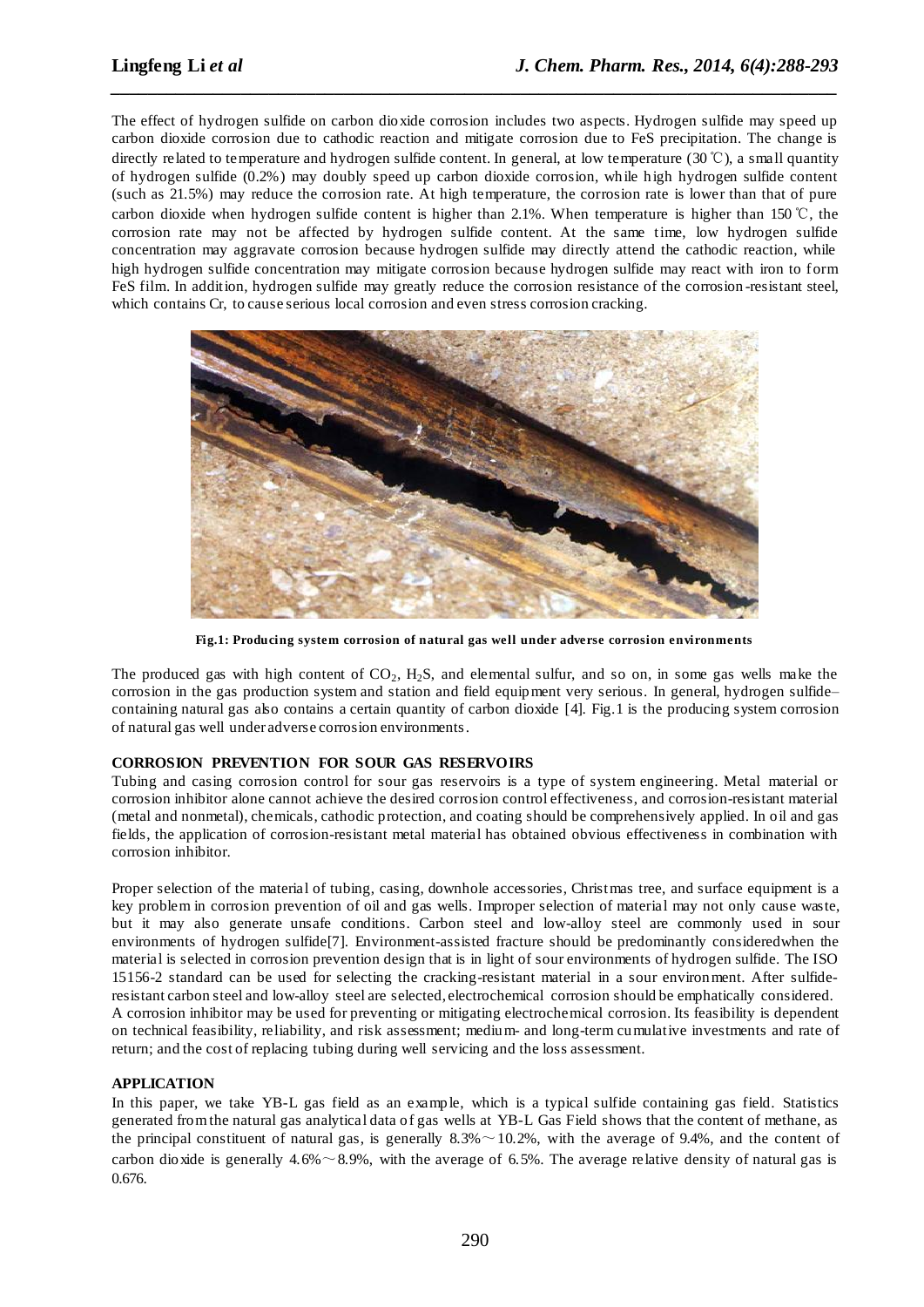It can be observed from the above that YB-L gas reservoirs are principally of methane, being dry gas reservoir with high-hydrogen sulfide-content and moderate carbon dioxide content.

*\_\_\_\_\_\_\_\_\_\_\_\_\_\_\_\_\_\_\_\_\_\_\_\_\_\_\_\_\_\_\_\_\_\_\_\_\_\_\_\_\_\_\_\_\_\_\_\_\_\_\_\_\_\_\_\_\_\_\_\_\_\_\_\_\_\_\_\_\_\_\_\_\_\_\_\_\_\_*

#### **Application status of down hole tubing**

For down hole tubing application status of the completed gas well of YB-L Gas Field, please refer to Table 1.

| Well Code | Basic Status         | Material Used for Lowered Down Tubing at Present |
|-----------|----------------------|--------------------------------------------------|
| YB-L No.1 | Well completion done | VM80SS                                           |
| YB-L No.2 | Well completion done | $G_3$ – 110                                      |
| YB-L No.3 | Well completion done | $G_3$ – 110                                      |
| YB-L No.4 | Well completion done | NKAC80SS                                         |

|  |  |  |  | Table 1: Application Status of Down hole tubing of YB-L Gas Field |
|--|--|--|--|-------------------------------------------------------------------|
|--|--|--|--|-------------------------------------------------------------------|

#### **Application plan of corrosion inhibitor**

1. Corrosion types and their influences

1) Corrosion type

a. Down-hole corrosion type

Since natural gas in the down-hole tubing contains free water,  $H_2S$  and  $CO_2$ , electrochemical corrosion and sulfide stress cracking (SSC) on the inner wall surface of the tubing are unavoidable. Normally SSC is dealt with by way of careful selections of material and the fabrication process of the tubing, and the problem of electrochemical corrosion is solved by adding corrosion inhibitor (for normal sulfur resisting carbon steel).

#### b. Corrosion types of gathering and transmission pipeline

Electrochemical corrosion, sulfide stress cracking (SSC) and hydrogen induced cracking (HIC) might occur in the gathering and transmission pipeline on the ground. Principally, SSC and HIC are resolved by way of careful selections of material and the fabrication process of the pipes. The problem of electrochemical corrosion is generally resolved through adding of corrosion inhibitor.

#### 2) Influences

### a. Influence of temperature

After going through water-jacketed heater, the temperature of well-head feed gas is 50℃ or so, dropping to about 24℃ before arriving at dehydration device. As long as electrochemical corrosion is concerned, temperature from 50 to 80℃ is a sensitive temperature range. For SSC and HIC, normal temperature is the sensitive temperature range, however.

#### b. Influence by flow velocity

Too high flow velocity can result in erosion corrosion on the valves and other equipment on one hand, and on the other hand, the iron sulfide on the inner wall surface of the pipe, which is the corrosion product, wil l be damaged by washing out reaction or made unable to adhere firmly to the wall. As a result, the inner wall surface is corroded rapidly at the initial corrosion rate. Too low flow velocity can cause collection of liquid in the pipeline and in the equipment, resulting in water-line corrosion and under-deposit corrosion, etc. As a result, localized corrosion damage occurs. Flow velocity is generally controlled at  $3 \sim 8$ m/s.

#### c. Influence by elemental sulfur

Under high-acid environment, elemental sulfur is highly corrosive. It can expedite the corrosion of material at the contact point if contacted with the material of the pipe.

#### 2. Corrosion-proof plan in the completed well

1) Corrosion-proof plan of corrosion-resistant alloy tubing and normal sulfur-resistant tubing

The project chooses corrosion-resistant alloy tubing material to solve corrosion problem (SSC and electrochemical corrosion) of tubing. Normal sulfur-resistant carbon steel (VM80SS and NKAC80SS) will be used for well completion of 3 wells, i.e. YB-L No.11, YB-L No.14H and YB-L No.16H-1 (YB-L No.14H well is provided with capillary tube filling system). SSC-resistant capacity of the tubing is solved through material selection. Electrochemical corrosion problem in the production process can be solved by way of adding corrosion inhibitor.

For YB-L No.14H well provided with capillary tube filling system, method of continuous filling of corrosion inhibitor can be adopted, the quantity of inhibitor shall be determined according to production allocation of the well. For YB-L No.11 and YB-L No.16H-1 wells, filling of corrosion inhibitor in the tubing can be completed at one time only, the quantity of inhibitor shall be determined according to production allocations of the wells.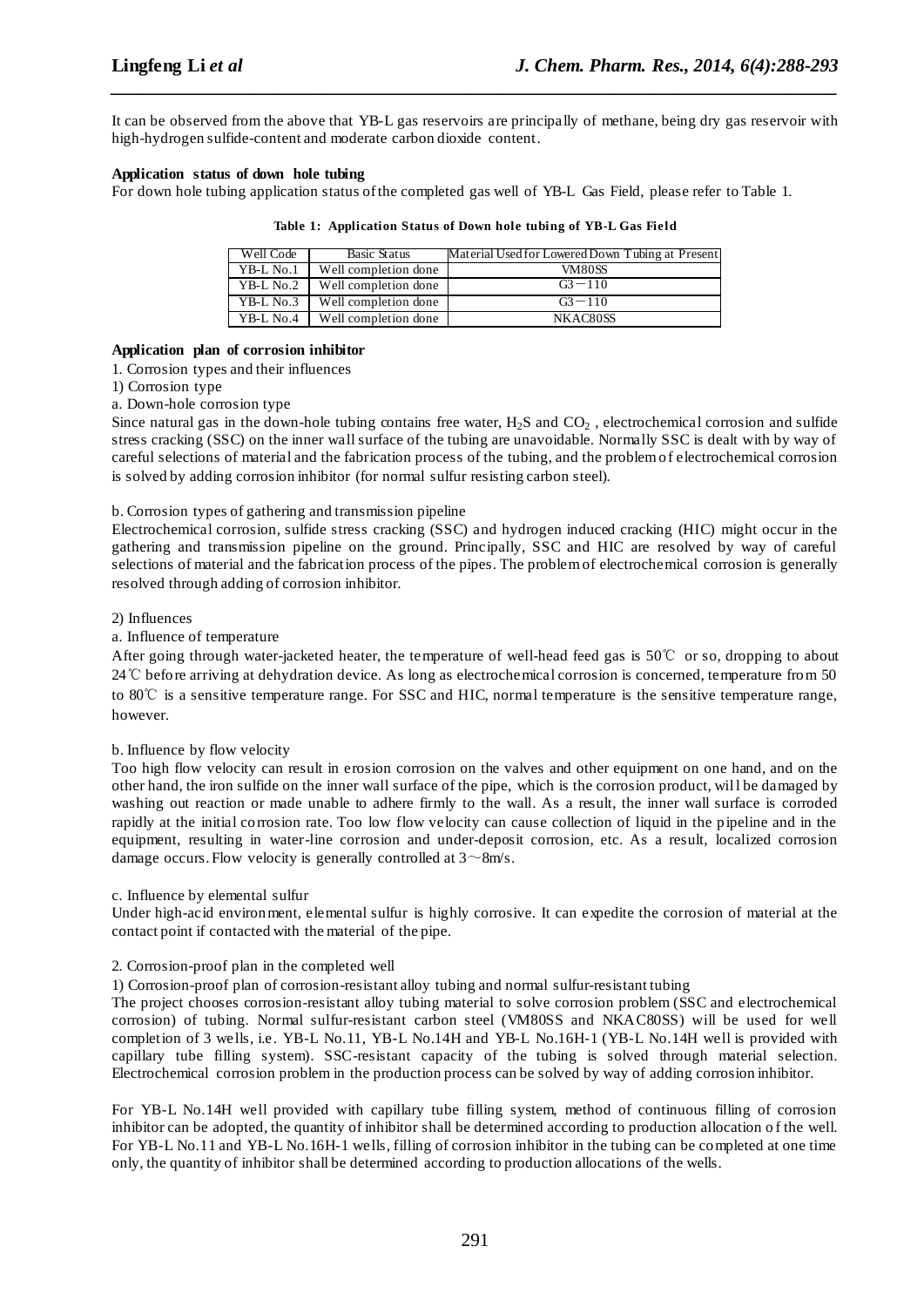2) Corrosion-proof plan of filling corrosion inhibitor in casing-tubing annulus

When a corrosion inhibitor is used, a protective film should be rapidly generated on the metal surface as fast as possible; otherwise, a large quantity of corrosive product may be formed to disturb the formation of backwall. If some part of the surface has not been protected, corrosion may be aggravated and pitting corrosion may be generated.

*\_\_\_\_\_\_\_\_\_\_\_\_\_\_\_\_\_\_\_\_\_\_\_\_\_\_\_\_\_\_\_\_\_\_\_\_\_\_\_\_\_\_\_\_\_\_\_\_\_\_\_\_\_\_\_\_\_\_\_\_\_\_\_\_\_\_\_\_\_\_\_\_\_\_\_\_\_\_*

Different media or steels often require different corrosion inhibitors[7]. Even for the same type of medium, the corrosion inhibitor used may also be required to be changed when the operating conditions are changed. During oil and gas production from bottomhole to wellhead and then to treatment plant, temperature, pressure, and flow velocity may be greatly changed. Deep gas wells have high bottomhole temperature and pressure. Different production periods of oil and gas wells have different proportions of oil, gas, and water. In general, with the increase of water production, failure by corrosion may be aggravated. In order to select correctly the corrosion inhibitor that is appropriate for the specific system, not only should the media composition, operational parameters, and possible types of corrosion in the system be considered, but also the necessary evaluation tests of corrosion inhibitor are required in accordance with actual use conditions (Tables 2).

| Corrosion              | Addition | Phase  | <b>Corrosion Rate</b> | <b>Inhibitor Efficiency</b> | Surface State of  |
|------------------------|----------|--------|-----------------------|-----------------------------|-------------------|
| Inhibitor              | (mg/l)   | State  | (mm/a)                | (%)                         | Coupon            |
| No corrosion inhibitor |          | Gas    | 0.8382                |                             | Pitting corrosion |
|                        |          | Liquid | 0.4832                |                             | Pitting corrosion |
| $CT2-1$                | 1000     | Gas    | 0.1610                | 80.8                        | Local corrosion   |
|                        |          | Liquid | 0.3899                | 11.5                        | Local corrosion   |
| $CT2-4$                | 1000     | Gas    | 0.3670                | 56.2                        | Local corrosion   |
|                        |          | Liquid | 0.2640                | 45.4                        | Uniform corrosion |
| $BT-1$                 | 1000     | Gas    | 0.1701                | 79.7                        | Local corrosion   |
|                        |          | Liquid | 0.0798                | 83.5                        | Pitting corrosion |

**TABLE 2 Static Selection Results of Different Types of Corrosion Inhibitors at 120** ℃

The application of corrosion inhibitors (CT 2-1 and CT 2-14) in YB-L gas field has obtained good effectiveness. YB-L No.1, 6 and 7 wells have all been filled with independently developed annular protection liquid, which is found to be of good effect as verified from the inspections made on the status of the drawn out oil tubing.

#### a. Selection of annular protection liquids

Water-base annular protection liquid: Water solution of annular protection liquid with water-soluble corrosion inhibitor CT2-4 as the main constituent is recommended. The application concentration of CT2 -4 inhibitor shall be 10%.

Oil-base annular protection liquid: Diesel annular protection liquid with oil-soluble corrosion inhibitor CT2-1 as the main constituent is recommended. The application concentration of CT2-1 corrosion inhibitor shall be 5 to 10%. It is recommended that oil-base annular protection liquid to be used in the newly completed wells in the future.

#### b. Filling process of annular protection liquid

The annular protection liquid is filled with fracturing truck. The quantity of annular protection liquid required can be calculated according to the volume of the annulus space.

#### **CONCLUSION**

For natural gas well in sour gas reservoirs, very serious corrosion in the well producing system is an important factor of gas production system life. In order to ensure the long-term development of gas wells, this paper mainly introduces material corrosion prevention technology in the well producing system, such as corrosion-resistant alloy steel corrosion control technology, corrosion inhibitor technology and so on. By taking YB-L Gas Field as an example, statistics generated from the natural gas analytical data of 9 gas wells at YB-L Gas Field shows that the content of hydrogen sulfide is  $8.3\% \sim 10.2\%$ , with the average of 9.4%, and the content of carbon dioxide is generally 4.6%  $\sim$ 8.9%, with the average of 6.5%. The average relative density of natural gas is 0.676. It can be observed from the above that YB-L gas reservoirs is a typical sulfide containing gas field under adverse corrosion environments. By taking YB-L Gas Field as an example, this paper introduces the material corrosion prevention technology in the completed well system in YB-L Gas Field. For application in the completed well system in YB-L Gas Field, the technology above have good performance of corrosion resistance. The study above has a good applicability by testing, and can provide reference for corrosion preventing of the similar high sour gas fields under adverse corrosion environments.

#### **Acknowledgments**